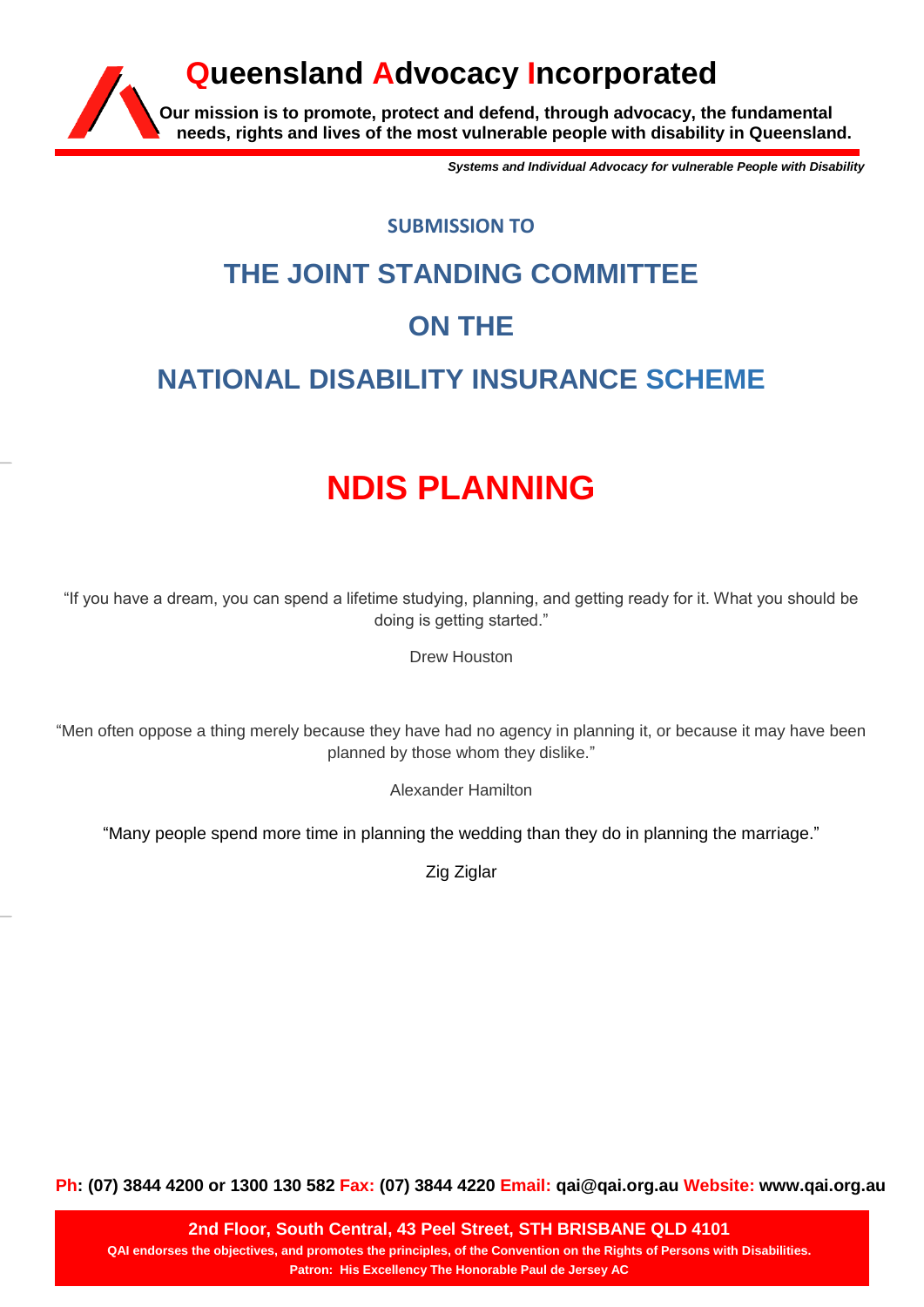#### **About QAI**

Queensland Advocacy Incorporated (QAI) is a member-driven and non-profit advocacy organisation for people with disability. Our mission is to promote, protect and defend, through advocacy, the fundamental needs, rights and lives of the most vulnerable people with disability in Queensland.

Queensland Advocacy Inc. (QAI) is an association of persons with concern for the needs of people with disabilities with a constitutionally designated committee comprising a majority of people with disability; their wisdom and lived experience of disability is our foundation and guide.

QAI undertakes systems advocacy aimed at changing policies, laws and attitudes in ways that will benefit groups of people with disability rather than individuals alone.

QAI strives to maintain its complete independence as an organisation and to restrict its function solely to advocacy.

QAI has an exemplary track record of effective systems advocacy, with over thirty years' experience advocating for systems change, through campaigns directed to attitudinal, law and policy reform and by supporting the development of a range of advocacy initiatives in this state.

We have provided, for almost a decade, highly in-demand individual advocacy through our individual advocacy services – the Human Rights Legal Service, the Mental Health Legal Service and the Justice Support Program and more recently the National Disability Insurance Scheme Appeals Support Program and Decision Support Pilot Program.

Our Human Rights and Mental Health services offer legal advice and representation on guardianship, administration and mental health matters. Our Justice Support and NDIS Advocacy programs provide non-legal advice and support to people with disability in the criminal justice system and engagement with and access to the NDIS. This individual advocacy informs our campaigns at state and federal levels for changes in attitudes, laws and policies and assists us to understand the challenges, needs and concerns of people with disability.

QAI's constitution holds that every person is unique and valuable and that diversity is intrinsic to community. People with disability comprise the majority of our board and their lived experience of disability is our foundation and guide.

The following submission is based on the values, beliefs and aspirations that Australians with disability can have a good but ordinary life when they have personal power and control and are supported to exercise their autonomy and rights as other Australians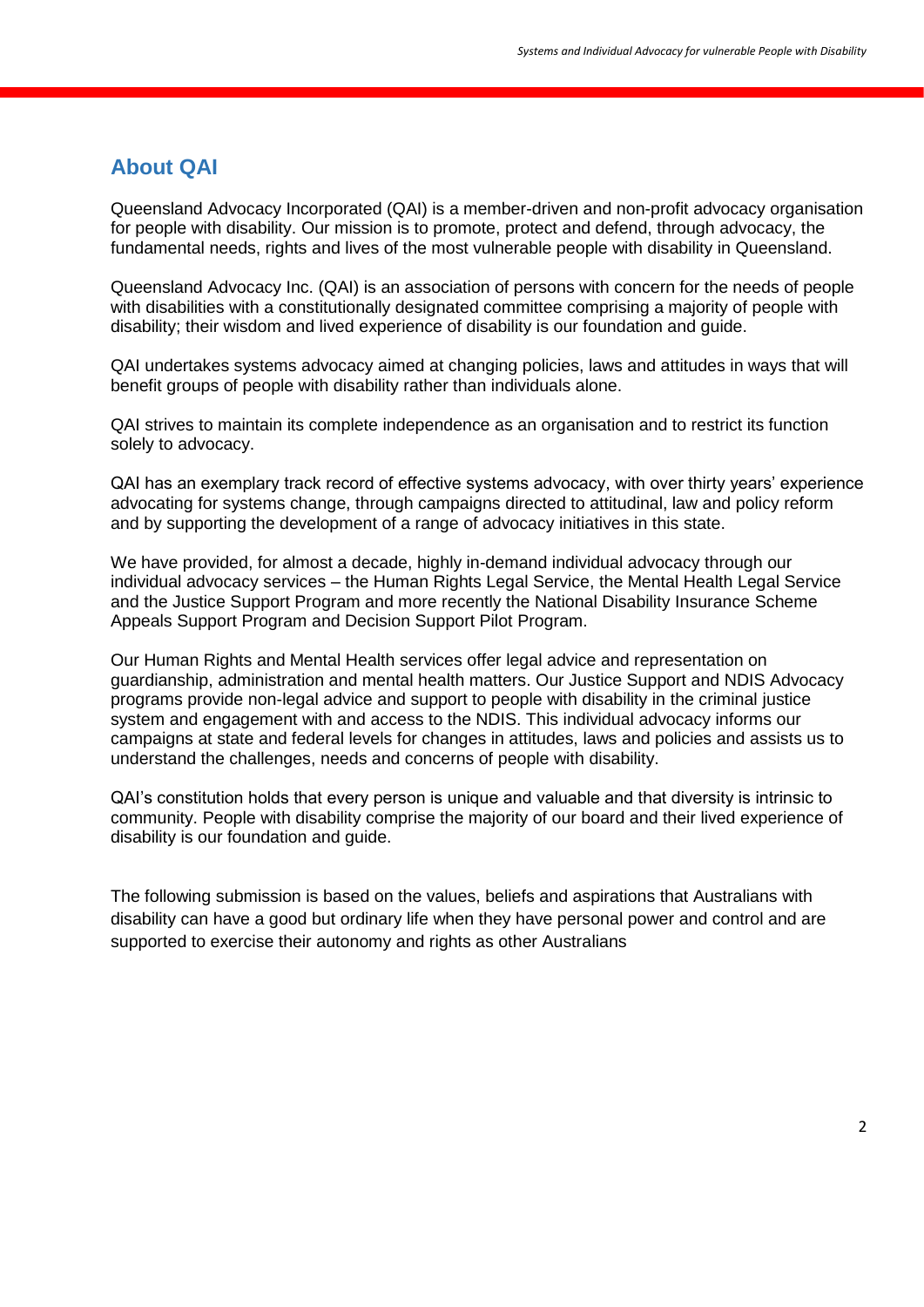#### **NDIS Planning**

As part of the committee's role to inquire into the implementation, performance and governance of the National Disability Insurance Scheme (NDIS), the committee will inquire into and report on NDIS Planning, with particular reference to:

- a. the experience, expertise and qualifications of Planners;
- b. the ability of Planners to understand and address complex needs;
- c. the ongoing training and professional development of Planners;
- d. the overall number of Planners relative to the demand for Plans;
- e. Participant involvement in planning processes and the efficacy of introducing draft Plans;
- f. the incidence, severity and impact of plan gaps;
- g. the reassessment process, including the incidence and impact of funding changes;
- h. the review process and means to streamline it;
- i. the incidence of appeals to the AAT and possible measures to reduce the number;
- j. the circumstances in which Plans could be automatically rolled-over;
- k. the circumstances in which longer Plans could be introduced;
- l. the adequacy of the planning process for rural and regional Participants; and
- m. any other related matters.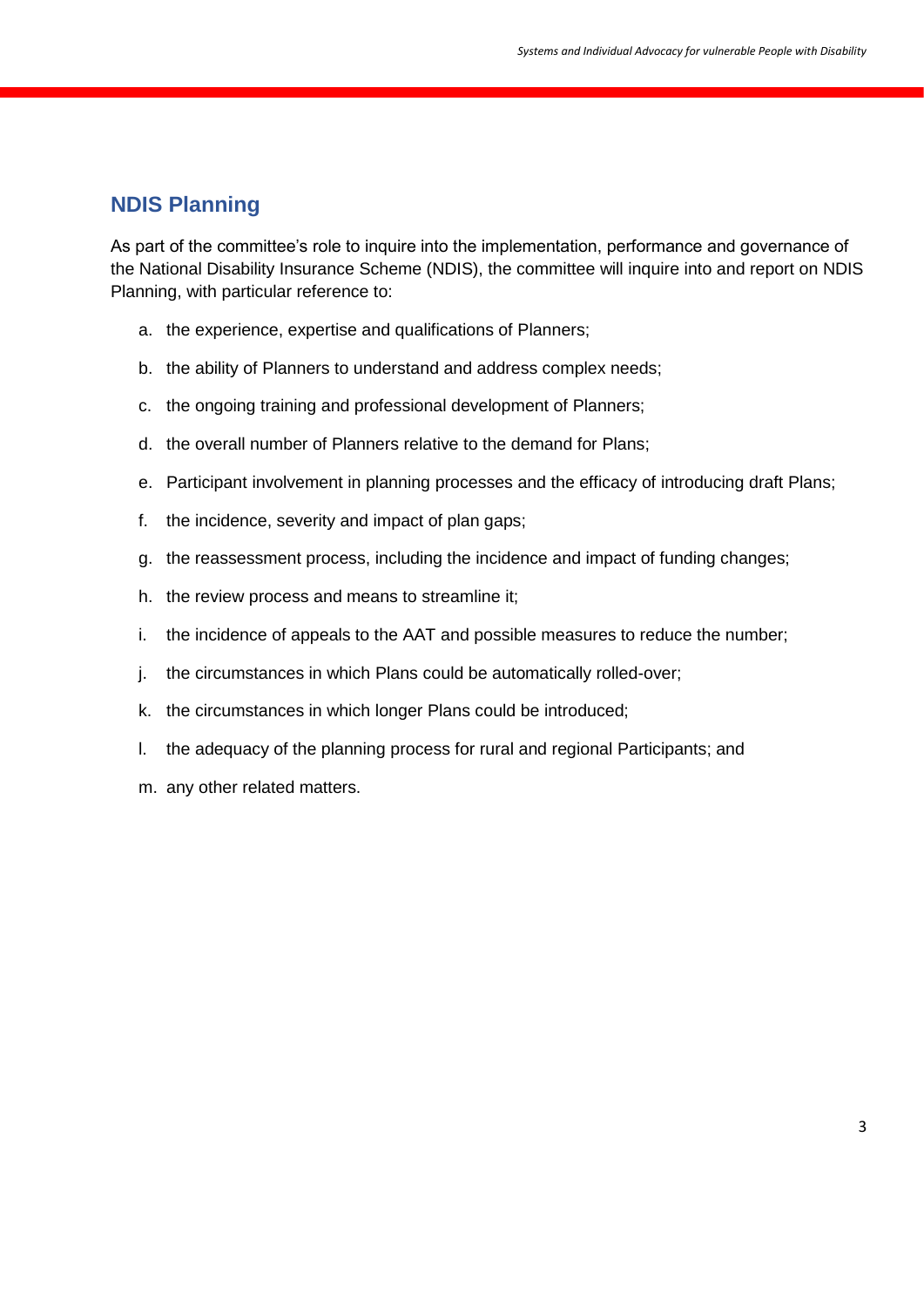#### **QAI Recommends**

- 1. LAC's and Planners must have intensive training to understand the social and other impact of disability and what makes people with disability vulnerable. The NDIA must undertake intensive training for Planners and Plan reviewers to ensure that the Scheme is implemented as it was envisioned and not as a cost savings exercise. This training must also encompass respectful engagement with Participants and plan nominees to overcome the fear and distrust that is being experienced as a result of bullying by Planners
- 2. The NDIA should hire people with lived experience of disability and or people with experience from the disability advocacy sector.
- 3. Invest in appropriate Pre-Planning (with independence from direct service provision organisations) so that there are fewer Plan Reviews and Appeals, and to enable LAC's to return to their intended functions of linking and connecting people with generic and specialist services. Foster smaller and consultative community-based services that engage local staff particularly with pre-planning activities.
- 4. The NDIA must randomly audit Plans developed by NDIA Planners to determine consistency of content and supports.
- 5. Participants should be asked to submit a self-assessment about what they need in order to attain their goals and should be incorporated into the planning process. Planners must have skills in 'active listening 'rather than self-promotion of their own experiences or purported expertise.
- 6. Planners must focus on inclusive approaches to supports while respecting the wants and wishes of Participants.
- 7. Informal Supports must not be factored into Planning as a cost-savings exercise.
- 8. The NDIA should provide funding for translation services for CALD Participants in planning and to engage with support coordination services.
- 9. Abolish SIL from Plans.
- 10. Supports that Participants and nominees discuss and agree to at planning meetings must be included in the Plan.
- 11. Draft Plans should be sent to Participants and Nominees for agreement and or negotiation.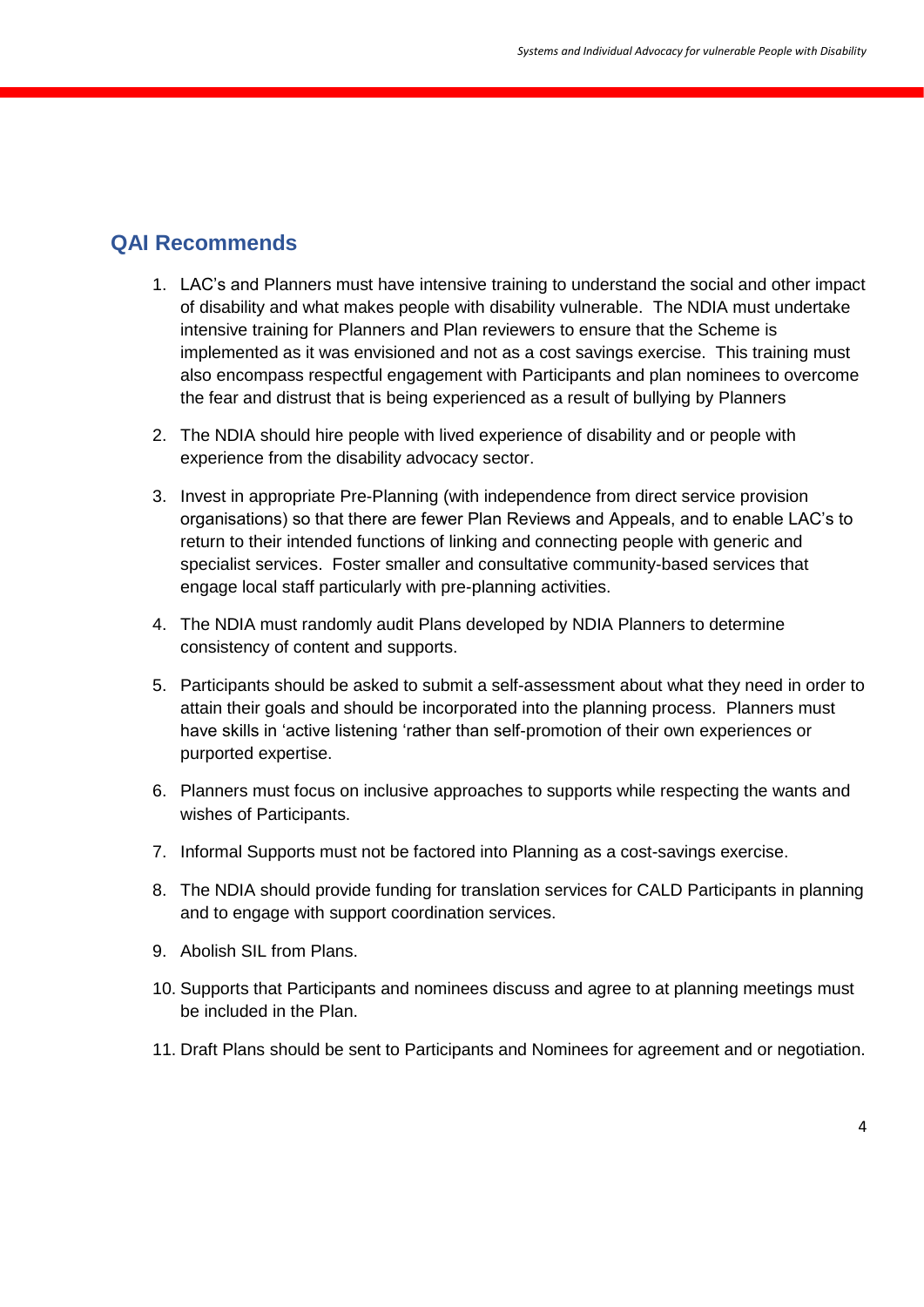- 12. Abolish Typical Support Packages (TSPs) to reduce internal reviews, AAT appeals and Participant dissatisfaction.
- 13. Ensure that there are no service/support gaps and provide early intervention to Participants and Nominees to ensure that supports are not withheld even if funds are expended before end of Plans.
- 14. Plans must not be reduced unless Participants disclose they no longer require specific funds or support types.
- 15. The NDIA must cease the manipulation of reviews under Section 100 by either refusing the review request or instead attempting to thwart the process by deception and inserting the review under Section 48.
- 16. The NDIA must ensure equitable access to all forms including review request forms and not restrict word limitations by the use of PDF or other means.
- 17. The NDIA must ensure that reviews are free from conflict of interest and breaches of confidentiality by warranting that no staff members involved in the original decisions are involved. Strict penalties for breaches must apply.
- 18. Whitelist formal advocacy organisations to reduce red tape and better enable Advocates to assist Participants and Applicants.
- 19. NDIA should provide a readily available means to track progress of reviews for Advocates and Participants.
- 20. Mandate an enforceable maximum time frame within which the NDIA must respond to reviews.
- 21. Improved decision-making by the NDIA in the first instance to reduce review and AAT applications.
- 22. Improved liaison between the internal review team and the Early Response Team (ERT).
- 23. NDIA staff members provide advice to Participants at critical moments such as denial of review applications, how to best utilise current Plans and gather evidence to improve their next approaches.
- 24. NDIA staff give greater attention and consideration to the issues impacting Participants, Nominees and supporters in regional and remote areas particularly with issues and costs associated with transport, thin markets and alternatives to traditional service provision.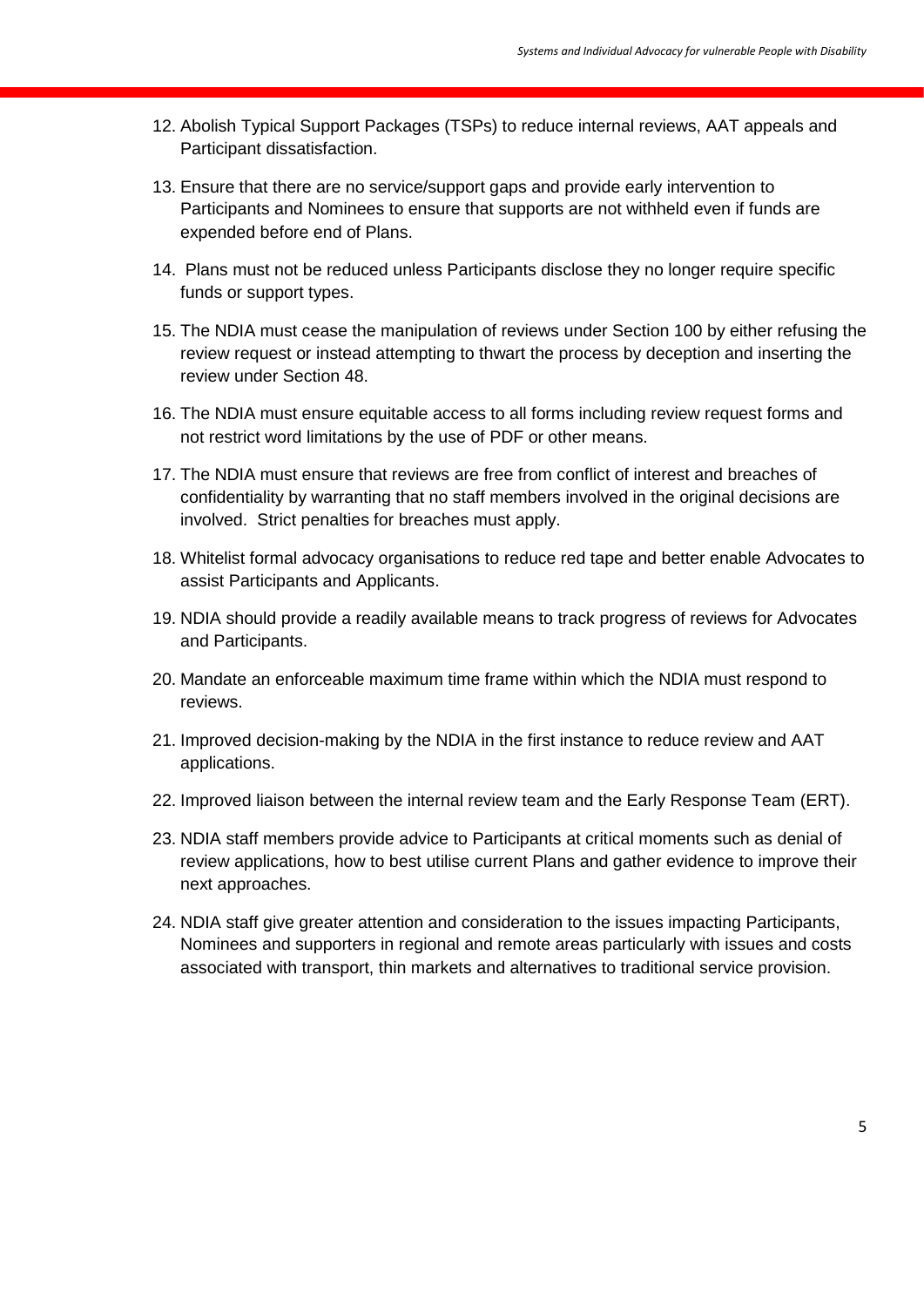#### **Introduction**

This submission is informed by QAI's experience in delivering non-legal advocacy for people engaging with the NDIS, through its National Disability Insurance Scheme Appeals Support Program and Decision Support Pilot Programs, as well as our systems advocacy, collaboration with our allies in advocacy, and the lived experiences of members and staff.

#### **The experience, expertise and qualifications of Planners**

The purpose of the National Disability Insurance Scheme has been subject to various interpretations that have resulted in deviations from the intended and promised "choice and control" for people with disability and their families and supporters.

One of the major contributors to this deviation is not only the planning process but the skills, knowledge and expertise of NDIA Planners. It is not surprising that the experience of Participants and advocates working with them have made commentary or allegations about directives from the NDIA to Planners to take an actuarial approach to planning, given that NDIS Plans are used as cost mechanisms, acquittal tools and performance measurements of Participants.

However, given that this is the implementation directive that is the current approach, it is the one with which stakeholders must engage.

QAI recommends that LAC's and Planners must have intensive training to understand the social and other impact of disability and what makes people with disability vulnerable. The NDIA must undertake intensive training for Planners and Plan reviewers to ensure that the Scheme is implemented as it was envisioned and not as a savings exercise. This training must also encompass respectful engagement with Participants and plan nominees to overcome the fear and distrust that is being experienced as a result of bullying by Planners

Many Planners do not have adequate understanding of the lived experience of people with disability, do not have adequate knowledge of what supports and services are required to meet the needs of individual Participants, or have the skills to conceptualise articulated goals into appropriate 'categories' of funded supports.

Participants have informed QAI advocates of a lack of consistency from Planners and Local Area Coordinators ('LACs'). Some have displayed good levels of knowledge and appropriate engagement around Participants' reasonable and necessary support needs, many have not.

Some interactions between QAI and the NDIA have that there are few Planners with reasonable experience and most have limited expertise. For example, one QAI advocate attended a meeting at the NDIA, where a new Planner was being supervised as she had recently commenced employment. This Planner had previously been employed in the hospitality industry. Six weeks later, this QAI advocate attended another meeting with the same Planner. At this meeting, the Planner was supervising a newly commenced Planner.

QAI recommends Planners are trained in 'active listening' to note what people need and want rather than what the Planner perceives is related to their disability. For example, one QAI client obtained access to the NDIS after an 18 month process including recourse to the Administrative Appeals Tribunal ('AAT'). Subsequently, the Planner made comments questioning whether this person's disability was significant enough and expressing uncertainty about what to fund in that person's first plan.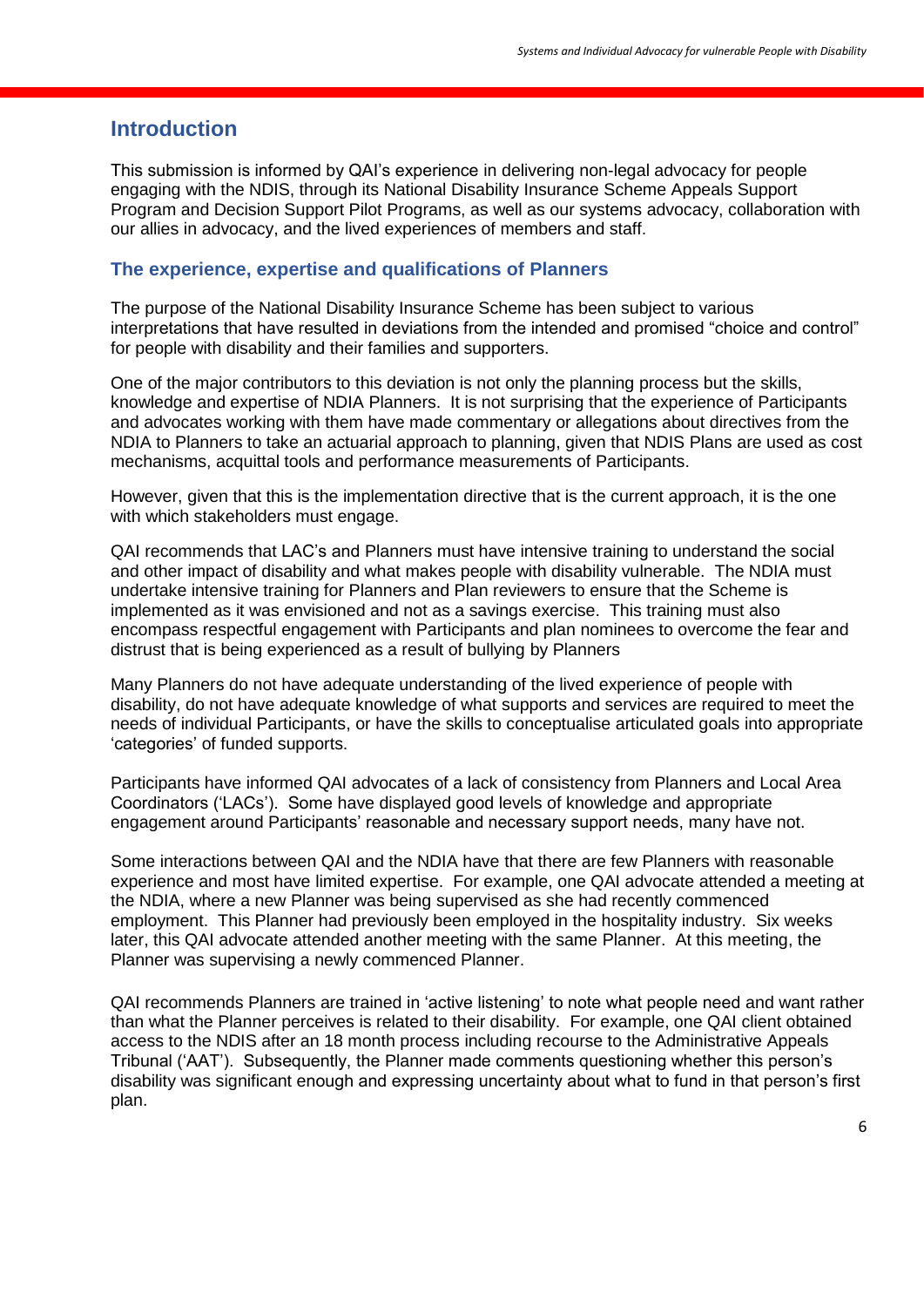It is the experience of QAI advocates working with Participants that the focus of Planners relates to the cost of support, rather than the quality of life that support would provide. This appears to be part of a broader trend towards Planners demonstrating a commercial attitude. QAI perceives that KPIs, staffing caps and time pressures impact what Planners do. The preponderance of this attitude of commerciality means that Participants feel like they are being judged on their worth.

Planners must have skills in 'active listening 'rather than self-promotion of their own experiences or purported expertise. For example, in regional Queensland QAI's NDIS Appeals advocate was informed of Planners boasting to Participants and their supports of their own background and "expertise". This self-promotion by the Planner was viewed as intimidation by the Participant/s.

Participants report to NDIS Appeals advocates that Planners have suggested or expected them to undertake specialist and segregated supports, services or activities with other people with disability. This expectation or suggestion is clearly based on personal prejudices and lack of understanding or knowledge about the intent and objective of the NDIS.

This coercive pressure by Planners includes using transport as a financial incentive for people to attend group support and Planners suggesting group activities '*with people like you*'. This does not respect the person's freedom of choice and control, and promotes marginalization and institutionalization.

#### Cassandra<sup>1</sup>: Case example of commercial attitude of Planners

Before the NDIS, Cassandra had 10 hours per week of support (funded by DSQ). In the first plan, the client was given 7 hours per week. A Planner tried to suggest that the client engage in group activities. It appears that the Planner suggested this as a cost-saving exercise. At the first plan review / internal review, the client requested 23 hours per week and received 10. After appealing to the AAT, she was successful in obtaining 30 hours per week.

QAI recommends that Participants should be asked to submit a self-assessment about what they need in order to attain their goals and should be incorporated into the planning process. This is clearly a high priority given the dearth of knowledge or understanding in the Planner workforce about the social model of disability and support needs for individuals as mentioned above.

#### **The ability of Planners to understand and address complex needs**

Plan items for supports for some Participants with psychosocial disabilities may be unsuitable. For example community access is not always appropriate for someone experiencing severe agoraphobia. The results of this type of planning anomaly results in some people spending little or none of their funding, and the response from the NDIA is to revoke the funding altogether.

As both a provider of NDIS Appeals support and a systems advocacy organisation, QAI is aware that many Participants are being denied home modifications within their Plans, prompting external reviews to the AAT.

Attributing small amounts of funding to Participant Plans for accommodation rather than delivering on the promised and promoted Specialist Disability Accommodation (SDA), is not only deeply disappointing but confounding and instils further distrust in the Scheme and its implementation.

1

<sup>&</sup>lt;sup>1</sup> Name changed to protect client confidentiality.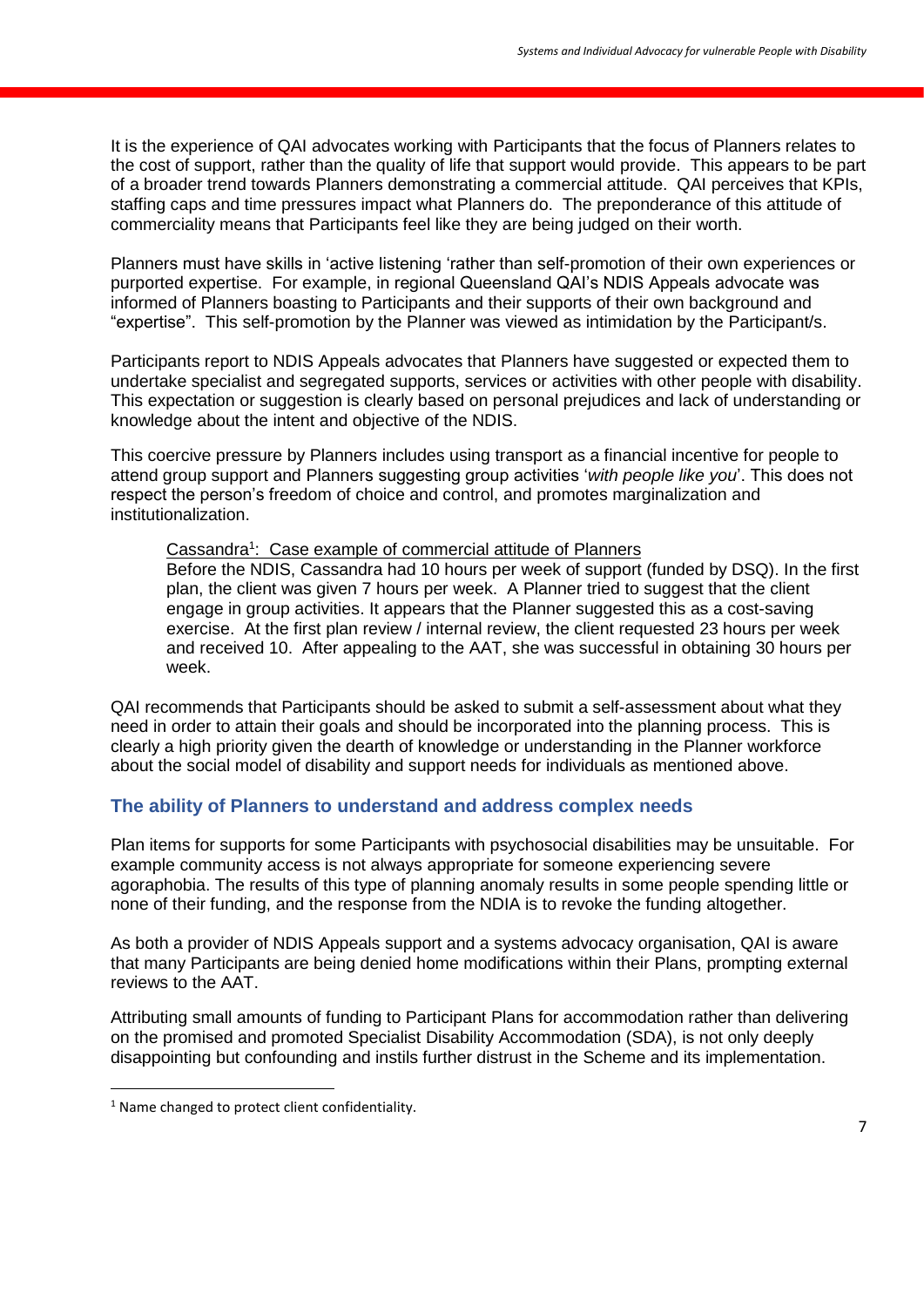However, there must not be any conflation of providing SDA with provision of direct personal support.<sup>2</sup>

Participants residing in their parents' homes who want to live independently have received Plans structured around Supported Independent Living ('SIL'). The supports have been priced accordingly. They have little choice but to agree to shared-care arrangements or to continue living in the homes of their aging parents. $3$ 

The assessment of informal supports is a major flaw in the implementation of the Scheme. This is most evident for Participants who have Participant children accessing the NDIS. Any family living within 30 minutes of a Participant is often the determining factor that a family is perceived to have informal support. This results in a plan with dramatically reduced funding. There is little consideration that grandparents may not be willing or able to provide that support. If a family has no or very little informal support this is ignored and not addressed within the plan. Informal Supports must not be factored into Planning as a cost-savings exercise. Instead, informal supporters must be considered as enhancing the Participant's life if well-fortified. Where those informal supports are tenuous or struggling, Planners must ensure that the Participant and their supporters are offered other funds to augment or replace that informal support depending on their wants and wishes.

The NDIA should provide funding for translation services for CALD Participants in planning and to engage with support coordination services.

Supports that Participants and nominees discuss and agree to at planning meetings are not always reflected in the Plan. When some Participants have contacted Planners to discuss discrepancies in Plans or areas of disagreement they have been told that this is seeking a review, and have threatened that Plans will be reduced at each successive review. Other Planners have returned Plans to Participants with no changes or only minor ones. Participants have not got the Plans to which they believed they had agreed.

The personal bias, experience and perception of the Planner and their personal prejudices and beliefs seems to prevail over the legislation and expert opinion at times (for example, medical reports).

Bert<sup>4</sup>: Case study: understanding and addressing complex needs Bert's application for access included more than fifteen medico-legal reports. The decision to deny the client access was made in four hours. It is QAI's opinion that a person would not have been able to read through all the supporting documentation within this timeframe.

QAI has observed the NDIA compartmentalizing Participants' needs according to their diagnoses. This makes it difficult to understand why one person might need certain supports whilst another might need something completely different, or not have that need at all.

There is also mystery surrounding the existence of "expert teams" to whom Planners apparently can or do defer when they are uncertain about some matters. There is a need for transparency about what these teams do, where they are based and what expertise they are deemed to possess.

**.** 

<sup>&</sup>lt;sup>2</sup> QAI Submission to The Joint Standing Committee on the National Disability Insurance Scheme INQUIRY INTO SUPPORTED INDEPENDENT LIVING 2019

<sup>&</sup>lt;sup>3</sup> ibid

<sup>4</sup> Name changed to protect client confidentiality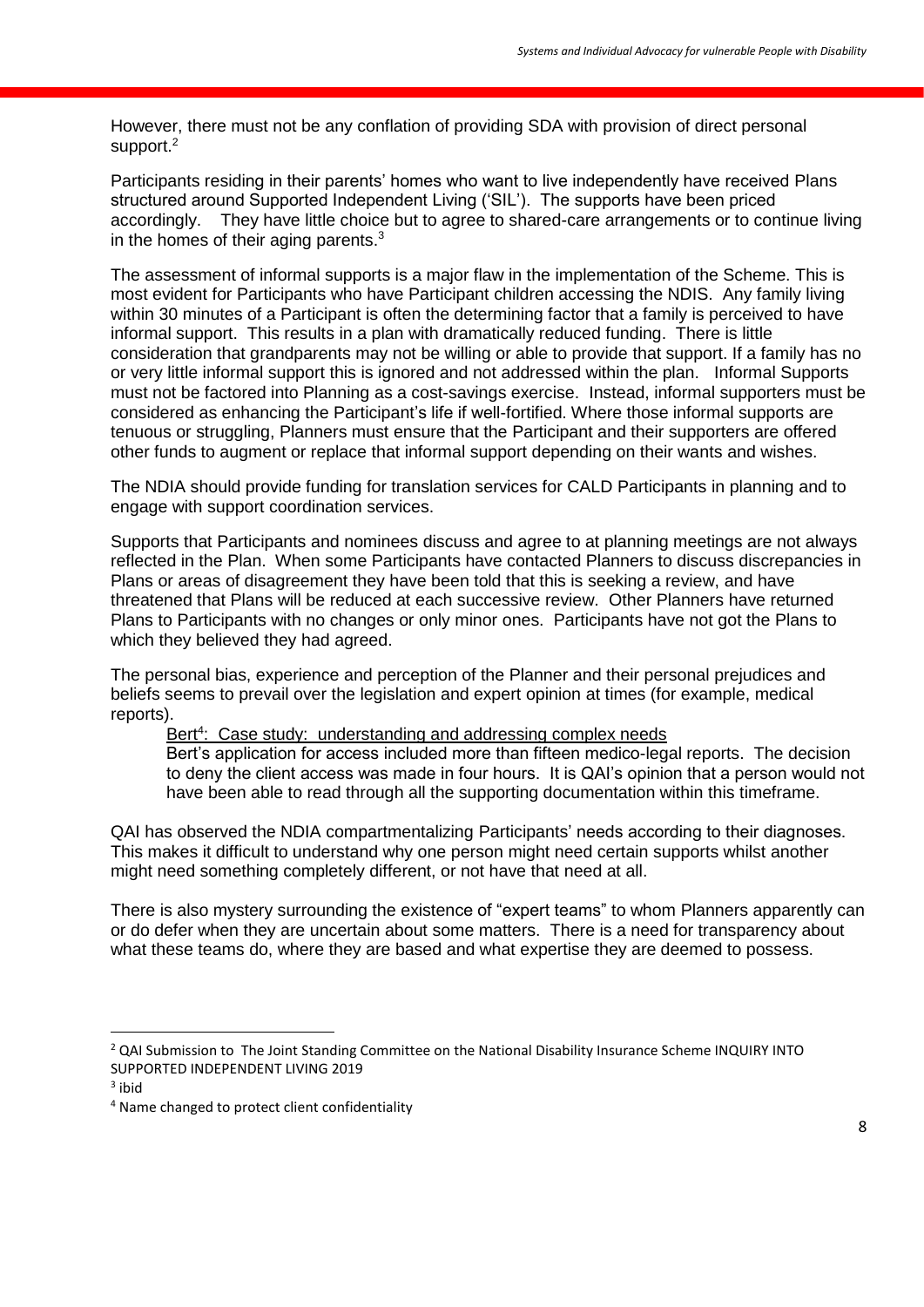#### **The ongoing training and professional development of Planners;**

QAI submits that there is a need for transparency and accountability regarding the requisite base level training Planners must undertake, along with the additional training provided. Some of the fundamentals of basic person-centred service are not practiced by staff of the NDIA. For example, the lack of return phone calls and emails to Participants or nominees is the cause of high levels of frustration and distrust amongst Participants and family members.

To address the fear and mistrust of the Planning Processes, there must be clear and transparent information about how the NDIA communicates to Planners about changes to Policy and any directives on implementation of policy.

Further to this, it is imperative that clear guidelines are published about how Planners determine what are considered to be reasonable and necessary supports.

QAI is concerned that there is a lack of training of NDIA staff in keeping assumptions in check, confirmation bias, dignity of risk, human rights, and innovative ways in which people with disabilities have their needs addressed through assistive technology.

#### **The overall number of Planners relative to the demand for Plans;**

Interactions between QAI Advocates and LACs have indicated that LACs experience high caseloads. LACs with very high caseloads do not have sufficient time to carry out their intended functions of linking and connecting people with generic and specialist services. Also, QAI considers that this lack of capacity by LACs may be one reason why there are so many requests for support coordination.

#### **Participant involvement in planning processes and the efficacy of introducing draft Plans;**

QAI considers the planning process should be led by the Participant to ensure their 'choice and control' especially in terms of identifying their current and life needs, the supports required and how they are provided.

QAI is aware that most Participants expect that they will receive a draft plan before it is approved, and are then disappointed when they discover that this is not standard practice. Even the most well prepared Participants who provide good quality information at the time of their Pre-Plan meeting to justify the supports they are seeking, rarely have their expectations met in the Plan or what they believed would be included in the Plan during the pre-Plan meeting. QAI submits that the provision of a draft plan, opportunity for discussion of any discrepancies between expectation and reality and justification provided by the Planner (or LAC), would have an enormous positive impact on the relationship with the Participant, significantly enhance transparency and accountability, and could result in a sharp decline in applications for review of reviewable decisions.

Since the Productivity Commission's report of October 2017<sup>5</sup>, Typical Support Packages ('TSP') have been introduced. This has resulted in less individualization in Plans. The process is that a Participant answers questions and then a computer creates a plan with amounts. Another equally abhorrent trial of "My First Plan" left Participants reeling with shock and dismay – after many years

1

<sup>5</sup> Productivity Commission 2017, National Disability Insurance Scheme (NDIS) Costs, Study Report, Canberra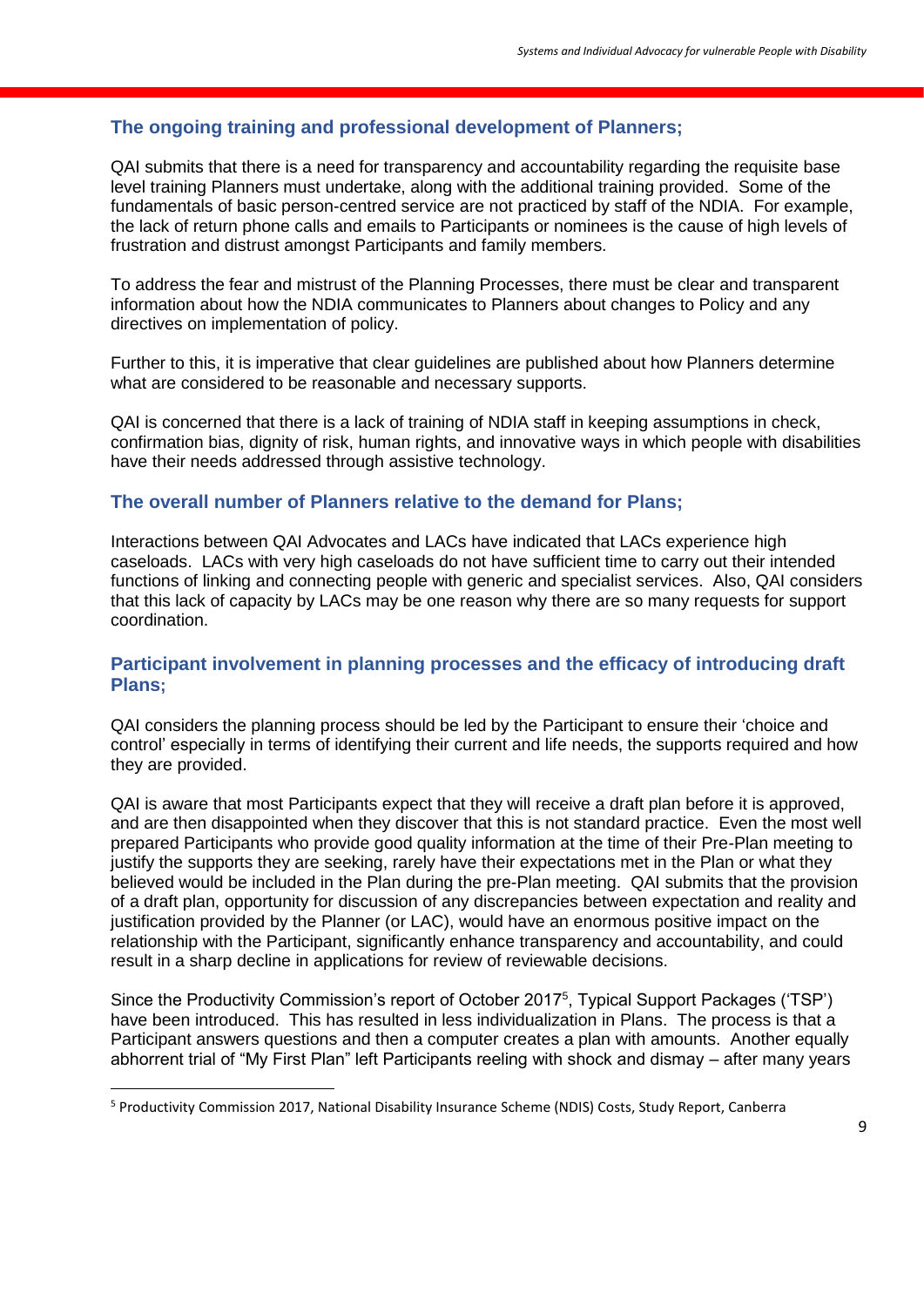waiting for the NDIS only to receive the same funds and supports available under the state-based system. Prior to the introduction of TSP, the NDIA built Plans from the ground up using spreadsheets. QAI recommends removing TSPs to reduce internal reviews, AAT appeals and Participant dissatisfaction. QAI considers it false economy to consider TSPs a time saver. It would be preferable to create a good plan in the first place.

#### **The incidence, severity and impact of plan gaps;**

When Nominees have expended funds before the Plan's expiry date, there is a risk of critical services being withheld and Nominees experiencing a high degree of stress. Many have been erroneously informed by LACs or Planners that they "shouldn't worry because Plans don't expire". This treatment and lack of proactive support from the NDIA is unsatisfactory.

Support and clear information must be provided to those impacted to allay concerns and ensure that supports and services are not withheld. Similar alarm and distress is caused when service providers submit service bookings on the Participant's portal, giving the appearance that funds have been expended. This practice should be discontinued and penalties imposed upon service providers who seek to "squirrel away" Participant's funds.

#### **The reassessment process, including the incidence and impact of funding changes;**

QAI recommends that Plans not be reduced unless Participants disclose they no longer require those funds or support types. Some Participants have fully utilised their Plans, and exercised choice and control over their life yet have had their Plan reduced.

#### Joanne: Case Example - Client impacted by funding changes

Joanne is under 18 and had collated extensive evidence over many years of her disability. Prior to the NDIS, Joanne's family found funding received from Disability Services Queensland and Education Queensland was adequate. In Joanne's first NDIS plan, funding was less than what had previously been received, but was comparable.

Joanne's second NDIS planning meeting was attended by Joanne's parent, her direct support service provider team leader (who had in-depth knowledge of issues affecting Joanne over many years), an NDIS Planner and NDIS Planner in Training (who had specific knowledge around Joanne's disability). There was extensive discussion around:

- how Joanne might best be supported; and
- options and plans for Joanne, who was about to finish schooling in the next month.

Despite all this, Joanne's second NDIS Plan had a 38% reduction in funding, including a reduction in hours for the sole support worker. The goals set out for Joanne in the Plan were an exact copy of those in her first NDIS Plan. The short term goals were especially inappropriate. Support coordination was cut by 75%. There was no mention of support for post school transition and activities.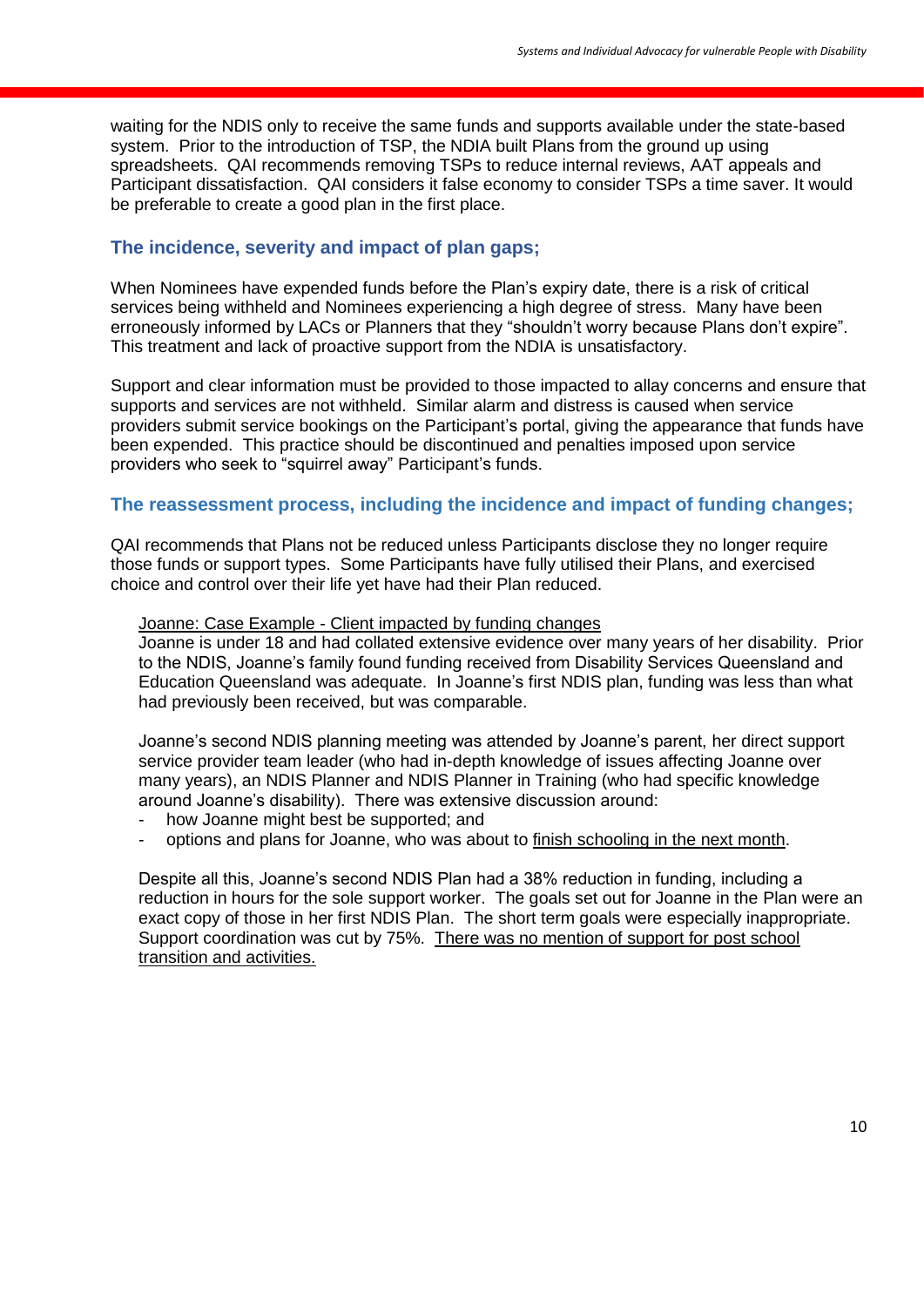#### **The review process and means to streamline it;**

#### **Section 48 – section 100 issues**

It is QAI's experience that participants are often not aware of the differences between section 48 reviews and section 100 reviews under the *National Disability Insurance Scheme Act 2013* (Cth). Section 48 reviews are for a change in circumstances. Section 100 reviews are reviews of reviewable decisions (as outlined in section 99). It has become apparent to NDIS Appeals Advocates nationally that key NDIA staff have inappropriately manipulated the review processes for section 48 and section 100 to eliminate Participants rights to external reviews.

For example – a significant number of QAI clients have requested a review under section 100 (using the template on the NDIS website), yet have received a letter from the misrepresenting the review as a section 48 change of circumstances review, or a letter refusing the request for review.

Also, QAI has noticed a procedural and access issue: the template for requesting a section 100 review on the NDIS website was changed from Word to PDF. This reduced the number of words which can be included on the form and PDFs are also generally less accessible for people with vision impairments and screen readers.

Section 100 provides that the person reviewing the decision must not have been involved in making the reviewable decision. However, QAI is aware of examples where, in response to a request for a review under section 100, the person who made the original reviewable decision has telephoned the Participant to invite him or her to a meeting. This clearly is a breach of privacy, a conflict of interest and inspires no trust in the process.

QAI is aware of a number of inconsistencies and inaccurate information being relayed to Participants and applicants via the 1800 number. Often Participants are told that they cannot submit a new access request form unless they have had an internal review.

#### **Practical suggestions**

The provision of draft Plans to Participants and Nominees for agreement or further negotiation would assist in reducing the number of internal reviews.

The letter from the NDIA should provide more information, not just refer to the section of the legislation cited for decisions, but also include sources of additional appropriate information relevant to the Participant. Too many people cannot interpret what is missing from their original information to meet the NDIA's interpretation of specific clauses in legislation.

A means for Advocates to check the progress of a review should be readily available. Whitelisting formal advocacy organisations to assist Participants and Applicants is crucial to supporting people in what are stressful ordeals. Current processes, whereby calls to the NDIA phone line involve long wait times whilst the NDIA staffer attempts to find the necessary information, then locate the Authority Form that verifies the Advocate's role and consent provided, are unsatisfactory.

Having an enforceable maximum time frame within which the NDIA must respond to reviews would also make a positive impact.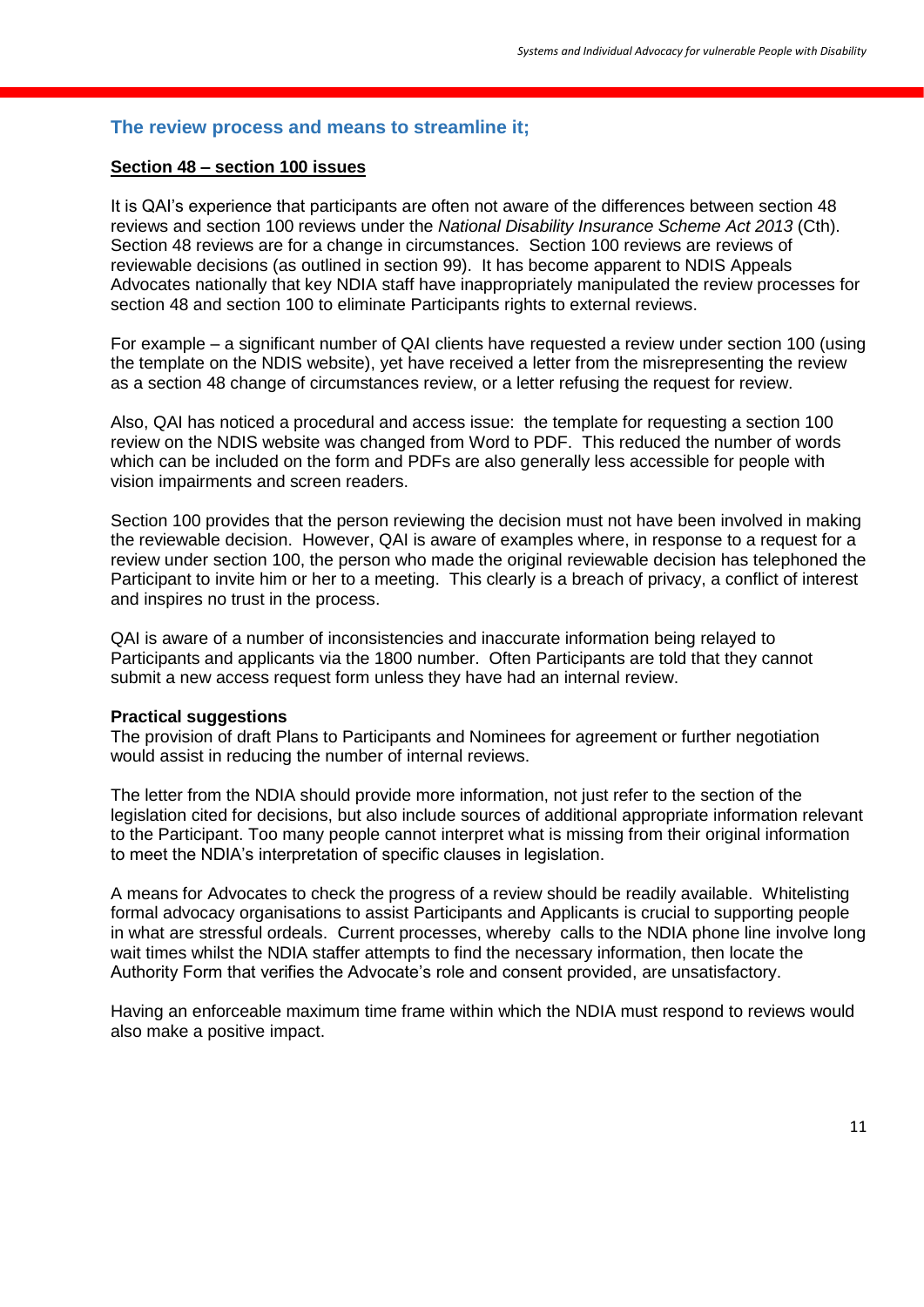#### **The incidence of appeals to the AAT and possible measures to reduce the number;**

QAI is aware of at least four clients who applied for internal review and then subsequently progressed to the AAT. That is – they had lodged their application to the AAT, obtained legal advice from Legal Aid Queensland, and were booked in for a case conference. In all four of these cases, the NDIA agreed to the request and the matter was settled before the first case conference based on information provided at the internal review. No additional information was provided. This is an alarming trend. QAI asserts that best practice in decision-making must occur in the first place, thereby reducing applications for internal review and appeals to the AAT.

The Early Resolution Team ('ERT') is usually comprised of allied health professionals or lawyers. As mentioned above, Planners are not consistently well-qualified. ERT involvement begins after the AAT process is commenced. QAI suggests better liaison between the internal review team and ERT.

Should the NDIA decide to deny the Participants application for Review, the NDIS must appoint appropriately trained staff to personally contact the Participant soon after the Participant receives the letter denying the Internal Review.

This NDIA staff member should discuss in greater detail with the Participant, their nominee or advocate the reasons for the negative outcome, and provide advice about evidence that may potentially produce a successful request outcome. This staff member would then confirm the Participant's right to pursue the matter further via the AAT, and provide suggestions to best utilise the existing plan in the meantime. Further advice on using the period to gather evidence to support their Review claim.

In other words, the personal approach may reduce a person's hardline intention to "seek justice" and diffuse what is likely to be further stress for the Participant. The offer of practical suggestions about options to have unmet needs addressed via the next Plan Review or other schemes in addition to the NDIS would mitigate the antagonism and distressed caused by the current processes.

#### **The circumstances in which Plans could be automatically rolled-over;**

Overall, QAI submits that there is a lack of consistency and objectivity in the process of transition from one plan to another.

If there is no need to change any aspect of a Participant's plan, and no change of circumstances, the Participant's situation and disability is stable, then an automatic rollover option could be requested by the Participant. There should not be the assumption to automatically roll-over without the consent of Participant as they may wish to review their goals, supports, services, and or to seek a Review. QAI suggests that this option may apply if some funding is not used in one plan.

#### **The circumstances in which longer Plans could be introduced;**

If a Participant's disability is stable, and their living conditions are safe and comfortable, and they are not anticipating any change in needs or circumstances, then QAI considers the option should be offered to the Participant to be provided with a longer plan of perhaps up to 5 years, with the option to request a review through the current option of changed circumstances should such a need arise.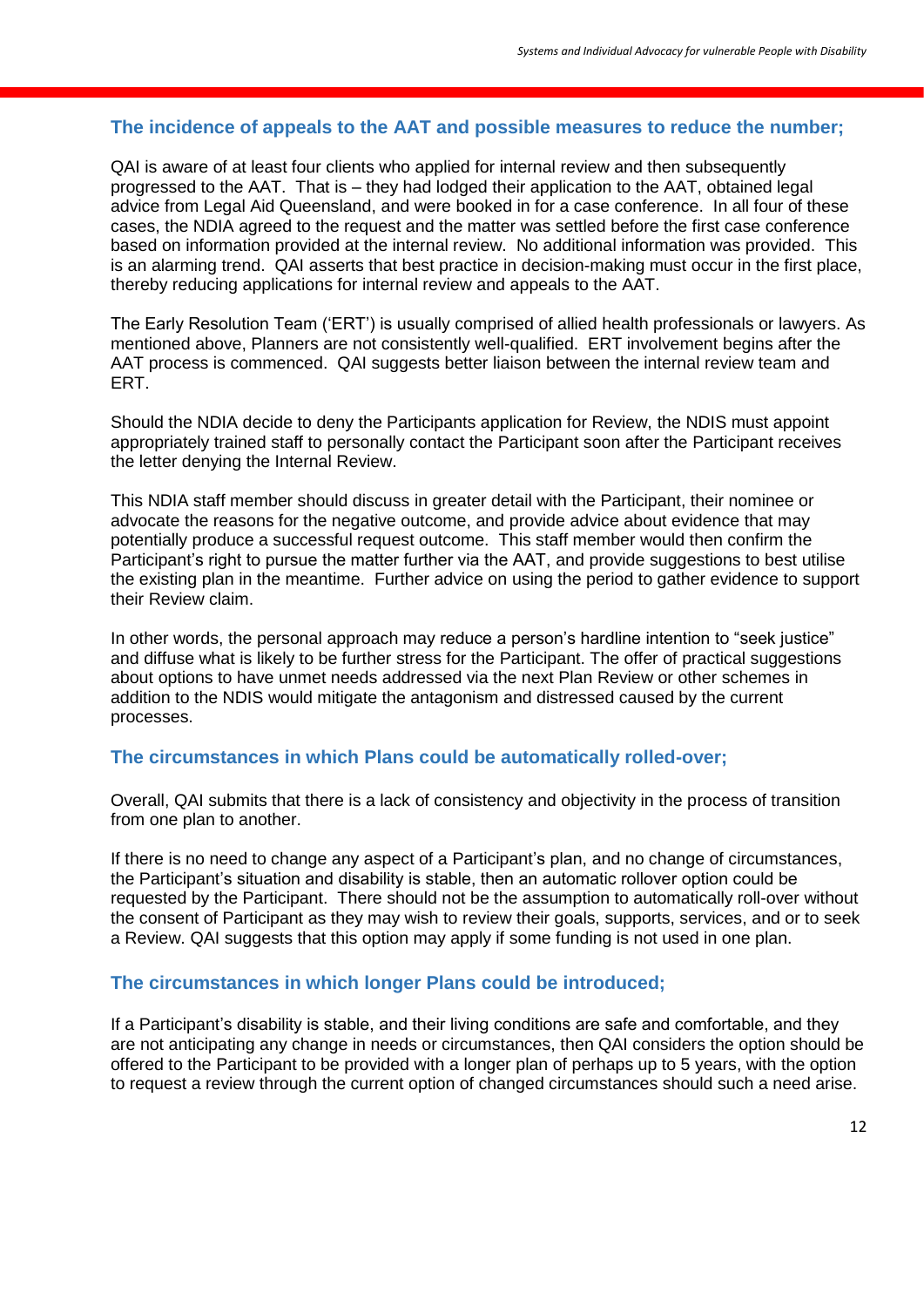#### **The adequacy of the planning process for rural and regional Participants;**

#### Yvonne: Case Example – Client living in rural or remote area

Yvonne lives in rural area with only one service provider and no suitable therapy services. Yvonne is a school age child with a significant disability. Her support needs require 2:1 support while being driven and in the community.

Yvonne's family were satisfied with the first NDIS Plan but it eventuated that they could not use all the funding. Due to lack of local services, the family devised an ongoing plan for therapists from Brisbane to train Yvonne's support worker and parents to implement strategies, under professional direction and with ongoing professional monitoring. Funding was required in the right category and a funding management option to facilitate this.

For Yvonne's second NDIS plan, Yvonne's family requested that the plan be commensurate with funding that they had utilised in the first NDIS Plan. This would enable strategies put in place due to thin market in remote location.

Neither Yvonne's first nor second NDIS plan contained an indication of her rural location. Her support needs were not identified in her first plan. No funding for behaviour support was included in either her first or second plan. There was more funding than was possible to utilise in allocated budgets.

Second NDIS Plan – No indication of rural location. Despite the inclusion of demeaning terms such as "aggression and behaviours" included in first goal, no Behaviour Supports were included.

In Yvonne's second NDIS plan, two of the budgets were TSP (Typical Support Plan) and did not meet her needs. Support hours were determined on what would be considered 'normal' or average for the age of client, not her needs. Funding was incorrectly allocated to enable plan utilisation and the plan was changed twice to correct it.

QAI makes the following recommendations for improvements to the planning process for rural and regional Participants:

- 1. That significant additional attention be paid to communication with Participants and their nominees in the lead up to the plan meeting, to afford every opportunity to be well prepared for a successful plan meeting – including provision of information resources and links to websites. The more remote the address, the greater attention should be paid to this.
- 2. That there be better and more communication about alternatives to the traditional service provider/Participant relationship so that the Participant and their nominee may consider all alternative service delivery in their area especially when there are no traditional service provider options available – supporting an innovative, resourceful approach which also allowed for flexibility in funding allocations and fluidity between budget components.
- 3. Plan reviews must take adequate account of any difficulties in sourcing service providers so there are no assumptions about reasons for unexpended funds.
- 4. Planners and LACs gain understanding and awareness of the much higher cost of transport due to distances involved; the higher costs of living; and the various issues related to an isolated lifestyle. These matters must be appropriately factored into the processes to produce the Participant's plan.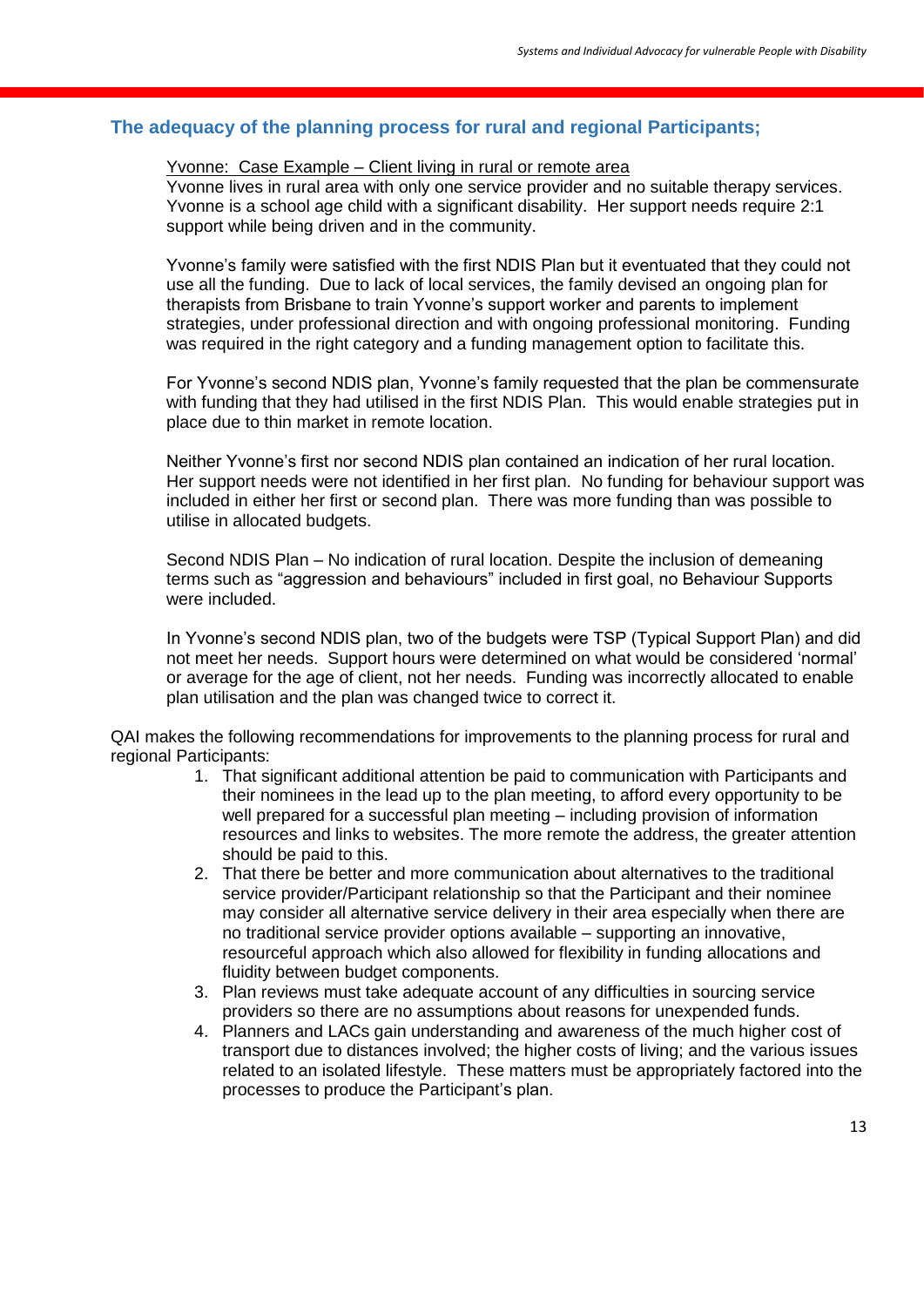5. Planners (or LACs) must assume that all Participants have greatest understanding and knowledge about their needs. There must be no assumption that distance equates to ignorance. It is insulting to be patronized or to have it assumed that a Participant, family member or nominee is less well informed as a result of where they reside. The same courtesy of simply asking the question rather than assuming the answer should be afforded to all Participants, regardless of where they live.

#### **Any other related matters.**

The current approach used in assessing eligibility for the Scheme is a continuation of a deficitbased model rather that strengths based. The rhetoric and marketing around the NDIS speaks about people with disability achieving goals yet the assessment process is demeaning, disrespectful and diminishes the person and their potential.

Participants and Advocates have encountered Planners with assumptions that people with disability are out to exploit the system.

There are some language issues between the Agency and Participants. The Agency expects their language and format to be used. For example 'respite' or 'rehabilitation'. NDIA might say 'we don't fund respite'. However, further respectful discussion to determine what the person really needs, encouragement to think differently and advice on how to support the Participant to achieve goals and live their own life, mutual agreement can be attained about appropriate supports and funds to that end. Most people do not seek traditional respite if given alternatives and options in plain language.

QAI considers that Planners need to take the time to unpack carefully and skillfully what people are actually requesting.

In the *National Disability Insurance Scheme Act 2013*, sections 3 and 4 set out the objects and general guiding principles of the Act. However, as the case studies in this submission indicate, there are numerous examples of contravention of these principles and objects

QAI recommends a conscious and concerted effort made by the NDIS to improve their public image when it comes to planning. Because people talk, and given the availability of social media to spread the word about an individual's experience with the NDIS, many people now only expect they will be in a quasi-adversarial relationship with the NDIA. This is a great shame and the loss of NDIS credibility leads to dissatisfaction on both sides.

QAI considers there is a massive opportunity for the NDIS to take a much more proactive position in respect to Planning, which is where the interface between the Agency and Participants predominates.

QAI would like to see Planners (and LACs) from the very first point of contact, trained to in respectful partnership with Participants or their nominees or advocates, to work to a high standard and achieve the best possible plan to meet all of their needs. This would take into account the criteria of reasonable and necessary supports.

Planners and LAC's could use a script to state their commitment to those partnerships working within the legislative framework and Operational Guidelines.